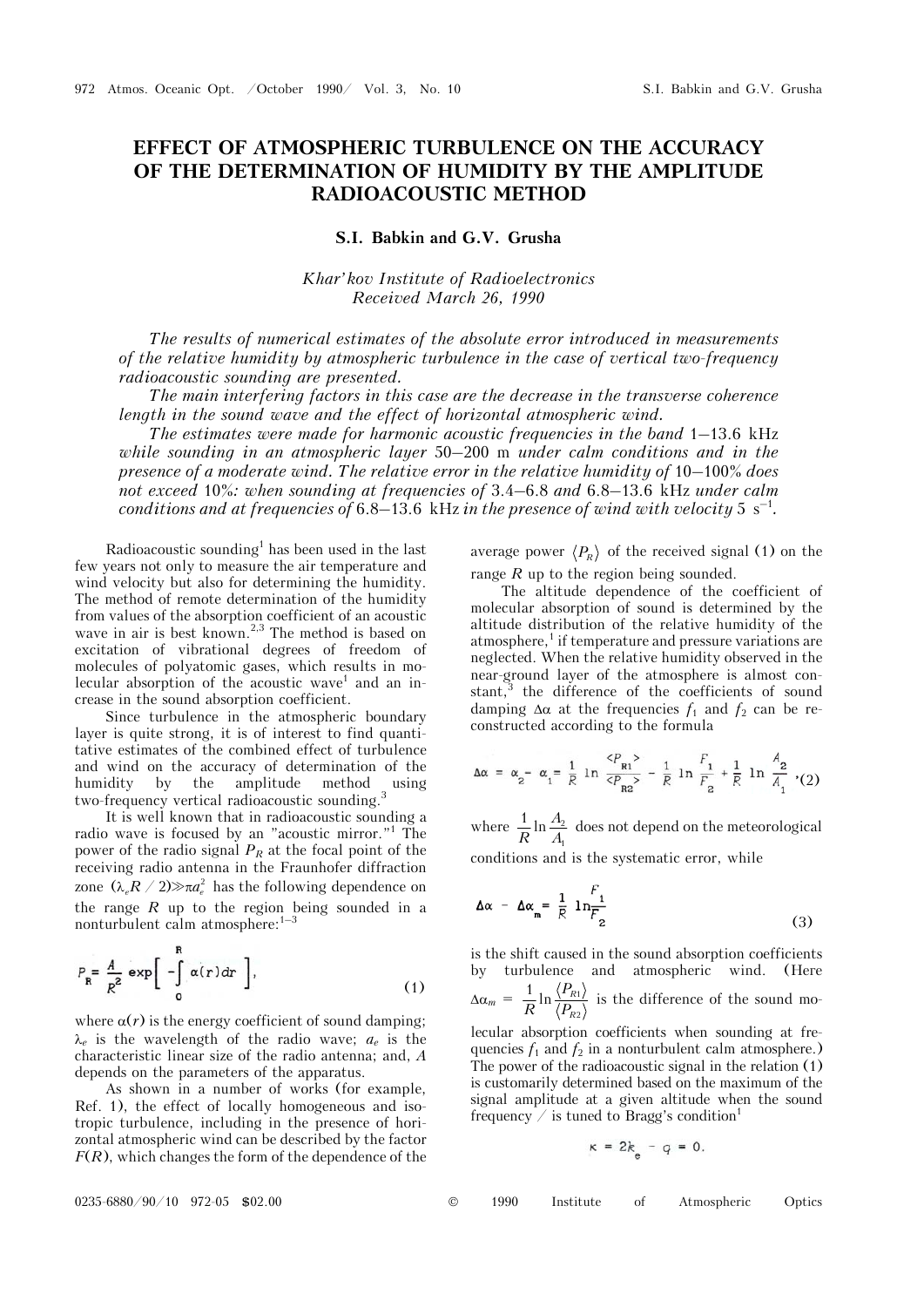where  $k_e = 2\pi/\lambda_e$ ,  $q = 2\pi/\lambda$ , and  $\lambda$  is the wavelength of the acoustic wave. To reduce the effect of atmospheric turbulence in the case of sounding at two frequencies, the mode ratio of the amplitude distributions obtained during the averaging period is used. However, since analysis of most amplitude measurements shows that the histograms of amplitude distributions are extremely diverse, in this paper the difference of the sound absorption coefficients, which is calculated from the ratio of the average maximum powers when tuned to the Bragg condition at each altitude, is chosen as the characteristic quantity.

When the effect of fluctuations of the humidity above dry land is weak and the temperature and wind velocity are not correlated the structure constant  $C_n^2$ of the acoustic index of refraction for an acoustic beam whose radius is less than the path length is equal  $to^4$ 

$$
C_{n}^{2} = \frac{C_{T}^{2}}{4T^{2}} + \frac{C_{V}^{2}}{C^{2}},
$$

where  $C_T^2$  and  $C_V^2$  are the structure constants of the temperature and wind velocity; *C* is the velocity of sound; and, *T* is the absolute temperature of the air.

We shall derive the turbulence-wind shift in the difference of the coefficients of sound damping for two cases: weak  $\left( C_n^2 \sim 10^{-8} \text{ m}^{-2/3} \right)$  and strong  $(C_n^2 \sim 5 \cdot 10^{-7} \text{ m}^{-2/3})$  turbulence at altitudes  $Z = 100-200$  m. We shall start from specific data on the altitude dependence of the structure constants under conditions close to calm conditions and in the presence of a moderate wind. In Ref. 5 it is suggested that for convective conditions the altitude dependences obtained for atmospheric boundary layer with moderate and strong wind be regarded as typical:

$$
C_{\mathbf{T}}^2 = 2.9 \cdot Z^{-4/3} \tag{4a}
$$

$$
C_{\mathbf{v}}^2 = 0.04 + 0.33 \cdot Z^{-2/3} \tag{4b}
$$

Under conditions close to calm conditions, based on data on  $C_T^2$  and  $C_V^2$  above the steppe,<sup>1</sup> the altitude dependence

$$
C_n^2 = \frac{C_T^2}{4T^2} = C_{n0}^2 Z^{-4/3}.
$$
 (5)

can be regarded as typical. In estimating the effect of fluctuations of the Bragg parameter and deformations of the phase front of an acoustic wave on the average intensity of the received radioacoustic signal the effect of deformations of the phase front of the acoustic wave, which are characterized by breakdown of transverse coherence, was found to predominate under normal atmospheric conditions.<sup>6</sup> Using the particular representation of the factor  $F(R)$  given in Ref. 1 under conditions when transverse coherence of the

acoustic wave breaks down, we obtain the dependence of the turbulence-wind shift in the difference of the coefficients of sound damping (3) on the frequency of the sounding signal *f*, the range *R* up to the region being sounded, and the structure constant of the acoustic index of refraction  $C_n^2$ :

$$
\Delta \alpha_{\rm s} = (\Delta \alpha - \Delta \alpha_{\rm m})_{\rm s} = \frac{1}{R} \ln \left( \frac{1 + R_{\rm 02}^2 / \rho_{\rm c2}^2}{1 + R_{\rm 01}^2 / \rho_{\rm c1}^2} \right) \,, \tag{6}
$$

under almost quiet conditions and

$$
\Delta \alpha_{\text{mod}} = (\Delta \alpha - \Delta \alpha_{\text{m}})_{\text{mod}} = \frac{1}{R} \ln \left( \frac{1 + R_{02}^2 / \rho_{c2}^2}{1 + R_{01}^2 / \rho_{c1}^2} \right) -
$$

$$
- 2 \left( \frac{v_{\perp}}{C} \right) \cdot \frac{R}{a_0^2} \left[ \frac{1}{1 + R_{01}^2 / \rho_{c1}^2} - \frac{1}{1 + R_{02}^2 / \rho_{c2}^2} \right]. \tag{7}
$$

in the presence of a moderate transverse wind with velocity  $v_{\perp}$ . Here  $d_0 = \sqrt{2a^2 + a_e^2}$ , *a* is the characteristic linear size of the acoustic antenna (in what follows,  $a = 0.4$  m and  $a_e = 0.6$  m),

$$
R_0 = \frac{a_e a}{d_0} \sqrt{2(1 + Q_e a)}
$$

is the effective diffraction transverse size of the region of interaction of the radio beam and the acoustic beam<sup>1</sup>,  $Q_e = R / k_e a_e^2$ , and  $Q = R / q a^2$  are the wave parameters of the radio beam and the acoustic beam, and  $\rho_c$  is the transverse coherence length of the acoustic wave.

The theory of propagation of optical waves in randomly nonuniform media<sup>1,6</sup> in the short-wavelength approximation and under certain restrictions on the magnitude of the turbulent fluctuations<sup>4</sup> has been used many times to estimate the transverse coherence length of the "acoustic mirror" of a radioacoustic system in a turbulent medium. A number of methods have been developed to calculate the transverse coherence length of an optical wave propagating in a turbulent atmosphere in the case of turbulent fluctuations of an arbitrary quantity.<sup>7</sup> We shall start from the fact that an acoustic antenna creates in the plane of the aperture an acoustic wave with a plane phase front.<sup>8</sup> We shall employ the ratio obtained in Ref. 7 for the transverse coherence length of a light wave starting from the solution of the equation for the coherence function under the assumption that the source of light waves with a plane phase front at the output of the optical laser system is Gaussian:

$$
\rho_c^2 = \rho_0^2 \frac{3(1 + \Omega^2) + 4 \cdot k \cdot \Omega}{3 + \Omega^2 + k \Omega} , \qquad (8)
$$

where  $\rho_0 = (1.5C_n^2 q^2 R)^{-3/5}$  is the transverse coherence length of the plane wave, calculated by the method of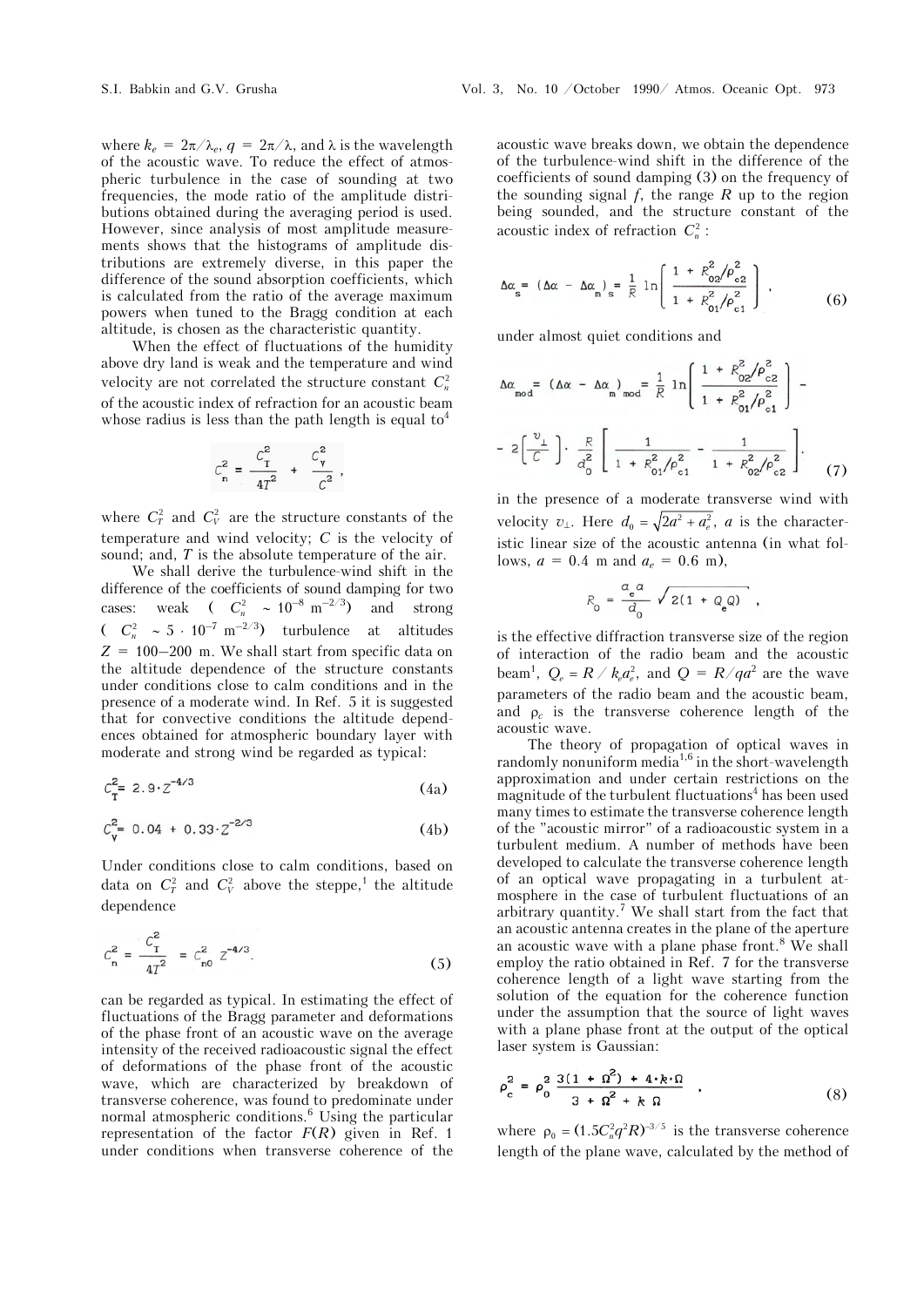geometric optics;  $\Omega = 1/Q$  is the Fresnel number of the transmitting aperture; and  $k = R/qp$  is the wave parameter defined relative to the coherence length  $\rho_0$ of the plane wave.

The formula  $(8)$  is applicable when<sup>7</sup>

$$
R \gg \rho
$$
,  $q\rho \gg 1$ .

In addition, it is assumed that the longitudinal correlation length of the fluctuations is small compared with other longitudinal lengths in the problem. The conditions for the parabolic equation for the wave field to be applicable must also be satisfied

$$
\frac{\lambda R}{l^2} \ll \left(\frac{l}{\lambda}\right)^2, \quad l \gg \lambda \tag{9}
$$

and the backscattering by nonuniformities must be weak.

For acoustic wavelengths  $\lambda = 0.025 - 0.34$  m (the frequencies  $f = 1$  kHz-13 kHz) at altitudes R equal to 50–200 m it can be assumed that the conditions listed above are satisfied, if the characteristic size of the nonuniformities of the distorting phase front of the acoustic wave  $l \geq 10\lambda$ .

The relation (8) makes it possible to take into account the transition of the acoustic wave to a wave with a spherical wavefront in the zone of sounding, when  $\Omega \ll 1$ , and strong turbulence (the largest values of the wave parameter  $k \approx 1.5-22$  at heights of 50–200 m correspond to the highest frequency  $f = 13.6$  kHz).

Figures 1 and 2 show for a harmonic pair of frequencies in the band  $f = 1 - 13.6 \text{ kHz}$  ( $f_1 = 6.8 \text{ and}$ )  $f_2 = 13.6$  kHz for curve 1, 3.4 and 6.8 for curve 2, 1.7 and 3.4 for curve 3, and 1.0 and 2.0 for curve 4) show the altitude dependence of the turbulence-wind shift in the difference of the sound absorption coefficients  $\Delta\alpha_c$ and  $\Delta\alpha_m$  at altitudes from 50 to 200 m under almost calm conditions (Fig. 1) and in the presence of a moderate wind of  $5 \text{ m} \cdot \text{s}^{-1}$  (Fig. 2).



*FIG. 1. The turbulent shift in the difference of the sound absorption coefficients under almost calm conditions.*



*FIG. 2. The turbulence-wind shift in the difference of the sound absorption coefficients with a wind velocity of* 5 m  $\cdot$  s<sup>-1</sup>.

In estimating the combined effect of the atmospheric turbulence and wind on the accuracy of determination of the humidity by the radioacoustic method we start from the empirical formulas for the humidity dependence of the molecular sound absorption coefficient, employed for constructing the ANSI S 1.26 = 1978 tables of the standard sound absorption in a calm atmosphere. The atmospheric parameters were set equal to the values for convective conditions:  $p = 101.325$  kPa,  $T = 293.16$  K (*p* is the atmospheric pressure).

The linear turbulence and wind induced increment to the difference of the molecular sound absorption coefficients of humid air  $\Delta \alpha - \Delta \alpha_m$  (Figs. 1) and 2) determines the absolute error  $\sigma$  in measuring the relative humidity *h*:

$$
|\Delta \alpha - \Delta \alpha_{m}| = \left| \frac{\partial \Delta \alpha_{m}}{\partial h} \right| \sigma.
$$
 (10)

where the derivative  $\frac{\partial \Delta \alpha_m}{\partial h}$  $\partial \Delta \alpha$  $\frac{\partial \mathbf{x}_m}{\partial h}$  must be calculated for a nonturbulent, calm medium, starting from the dependence<sup>9</sup> of the difference of the molecular sound absorption coefficients on the relative humidity.



*FIG. 3. The absolute error in the measurement of the relative humidity under almost calm conditions (the height is equal to* 100 m*).*